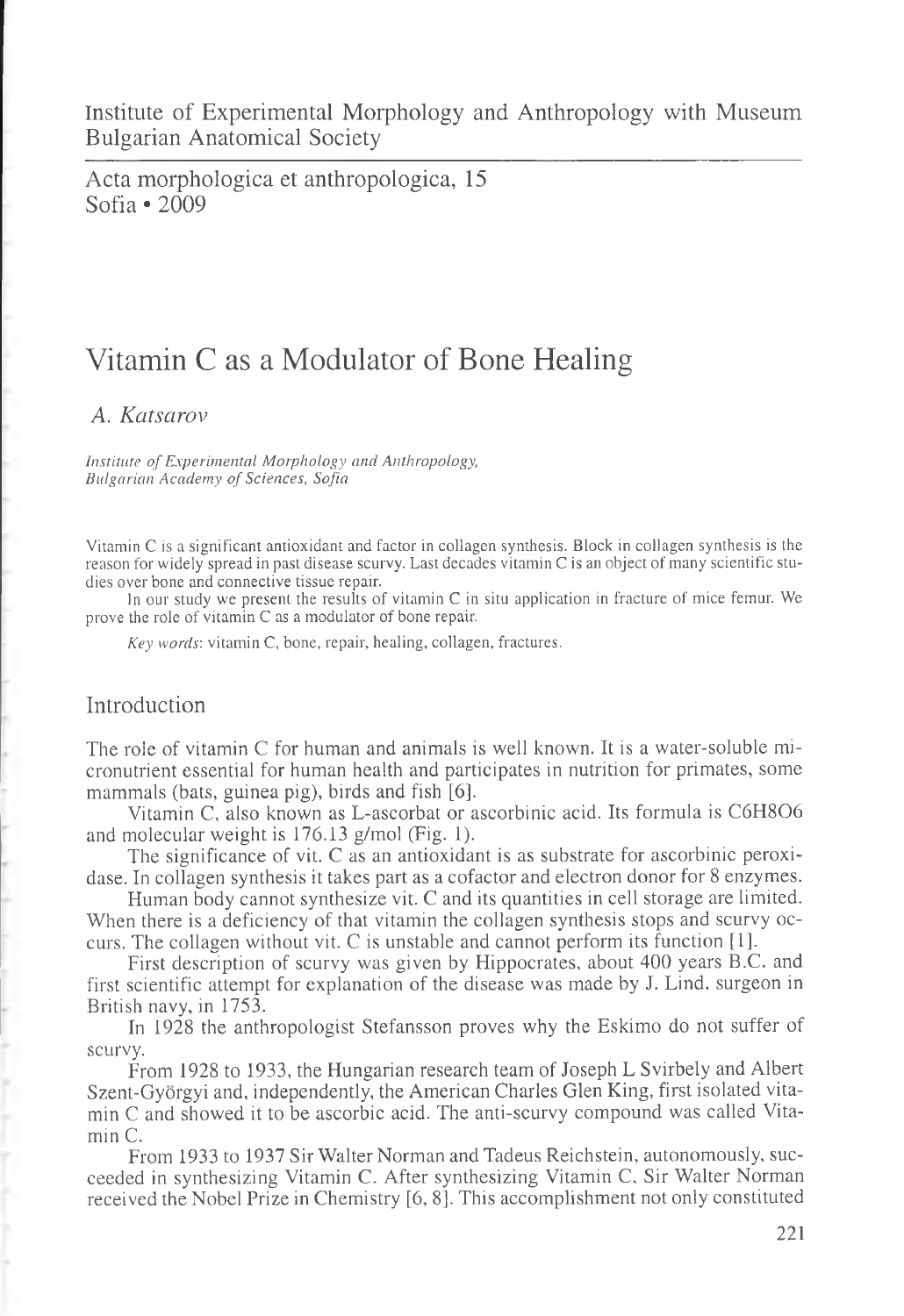

Fig. 1. Vitamin C structural formula

a valuable addition to knowledge of organic chemistry but also made possible the cheap mass production of Vitamin C for medical purposes.

1955 J.J. Burns showed that the reason why some mammals were susceptible to scurvy was due to the inability of their livers to produce the active enzyme Lgulonolactone oxidase (GLO).

Daily usage of vit. C is an object of a serious research but it's a fact that people consuming foods rich of vit. C are healthier and die rarely of chronic diseases.

It is required the daily usage of vit. C to be between 90 mg and 2000 mg.

Health organizations in different countries give similar data: Great Britain – 40 mg daily, Canada – 60 mg, United States – 60-90 mg, WHO – 45 mg daily [8].

Hipo- and avitaminosis C is characterized with disruption of mineral component of the bone. The skeleton over which calcium and phosphorus are piled is damaged. It is impossible these minerals to be adequately situated even if their intake is significant.

Bone healing is a scientific problem from decades [5]. There are several known factors which have influence over the process of bone repair. Some of them are shown on a diagram, others are age, fracture type, bone density, etc. (Fig. 2).

Continuity of the process depends on the extent of the trauma and the shortest period for initial bone healing in human is 3-4 weeks after the fracture [3, 4].

As we know bone healing process has several phases in which main part takes the periosteum. It is the source of precursor cells which differentiate later in chondroblasts and osteoblasts — the basic cells of healing bone.

First phase is the reactive phase. It begins with haematoma and ends with formation of granulation tissue of fibroblasts and aggregated cells (Fig. 3).

Next phase characterizes with formation of new bone also known as callus. Main part here has hyaline cartilage which adhere the fracture gap. The new bone is then changed by lamellar bone and the process is known as enchondral ossificatioin. Meantime collagen matrix is formed and after its mineralization the osteoblasts built new lamellar bone over its surface [2].



Fig. 2. Variables that influence bone healing

Fig. 3. Phases of bone healing process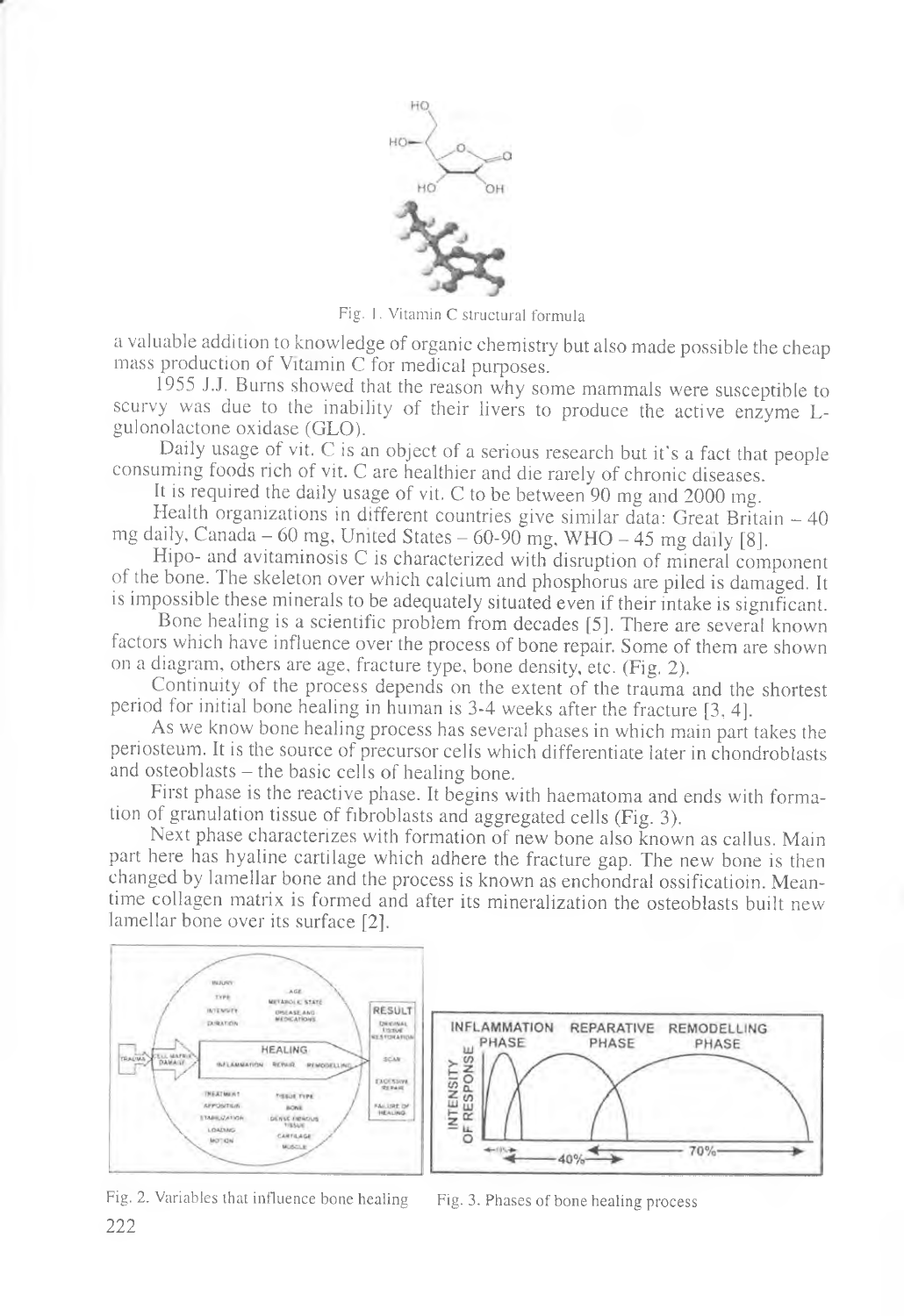Last phase, or remodelling, is the exchange of the trabecular bone with compact bone.

Experimental fractures are extremely difficult for standardization [1, 7]. Fracture models are made in mice, rats, rabbits, dogs, sheep, cats and calves. Although that mice and rats bones do not repeat the human model of regeneration they are used widely in orthopaedic practice [1]. The results cannot be translated directly over human and they are only orientative. Main challenge is fracture stabilization.

There are four methods of experimental fracture creation – manual, three point bending, guillotine and with osteotomies.

The evaluation of the bone healing in experimental fractures is based on several methods as fluoroscopic, histological, mechanical testing, osteodensitometric. biological markers of bone formation.

The aim of our study is to estimate the role of vit. C in bone healing process.

#### Material and Methods

Our model is based over 70 experimental fractures of mice femur. We divided it into 3 groups.

First group contains 30 animals which fracture sites were injected with 1ml 30% solution of ascorbinic acid immediately after fracture. Their diet after fracture was rich of vit.  $C - up$  to 2 grams daily (Table 1).

Second group contains also 30 animals with fractures but without initial injection of vit.C in fracture site. They were only given before and after fracture occurrence, food extremely rich of vit. C. The intake was  $1.5 - 2$  grams per day.

Control group contains 10 mice. They have only fractured femora without any special diet. The evaluation is made by manual test and X-ray study. The days are 7th, 14th, 21st and 28th after fracture occurrence.

After dissection and visual estimation material for histology study is taken.

## Results

ł, í. è ú,

ł ř.

ć,

First evaluation was made at the  $7<sup>th</sup>$  day. There were no X-ray signs for new bone formation. Manual testing showed pathologic movements.

New bone formation is seen at  $14<sup>th</sup>$  day in mice treated with vit. C in difference with control group, in which this callus formation is shown after 3rd week. At the  $14<sup>th</sup>$ day there is still pathologic mobility (Fig. 4).

Third week characterizes with expressive callus formation and lack of mobility of the fragments.

| <b>TOTAL 70 FRACTURES</b>      |                                 |                         |  |  |  |  |  |  |
|--------------------------------|---------------------------------|-------------------------|--|--|--|--|--|--|
| <b>I GROUP</b><br>30 Fractures | <b>II GROUP</b><br>30 Fractures | III GROUP<br>10 Control |  |  |  |  |  |  |
| Vit. C<br>Injection            |                                 |                         |  |  |  |  |  |  |
| Vir C<br>Rich Diet             | Vit. C<br>Rich Diet             | Normal<br>Food          |  |  |  |  |  |  |

|  |  |  |  |  |  |  |  |  | T a b l e 1. Material and Methods |
|--|--|--|--|--|--|--|--|--|-----------------------------------|
|--|--|--|--|--|--|--|--|--|-----------------------------------|